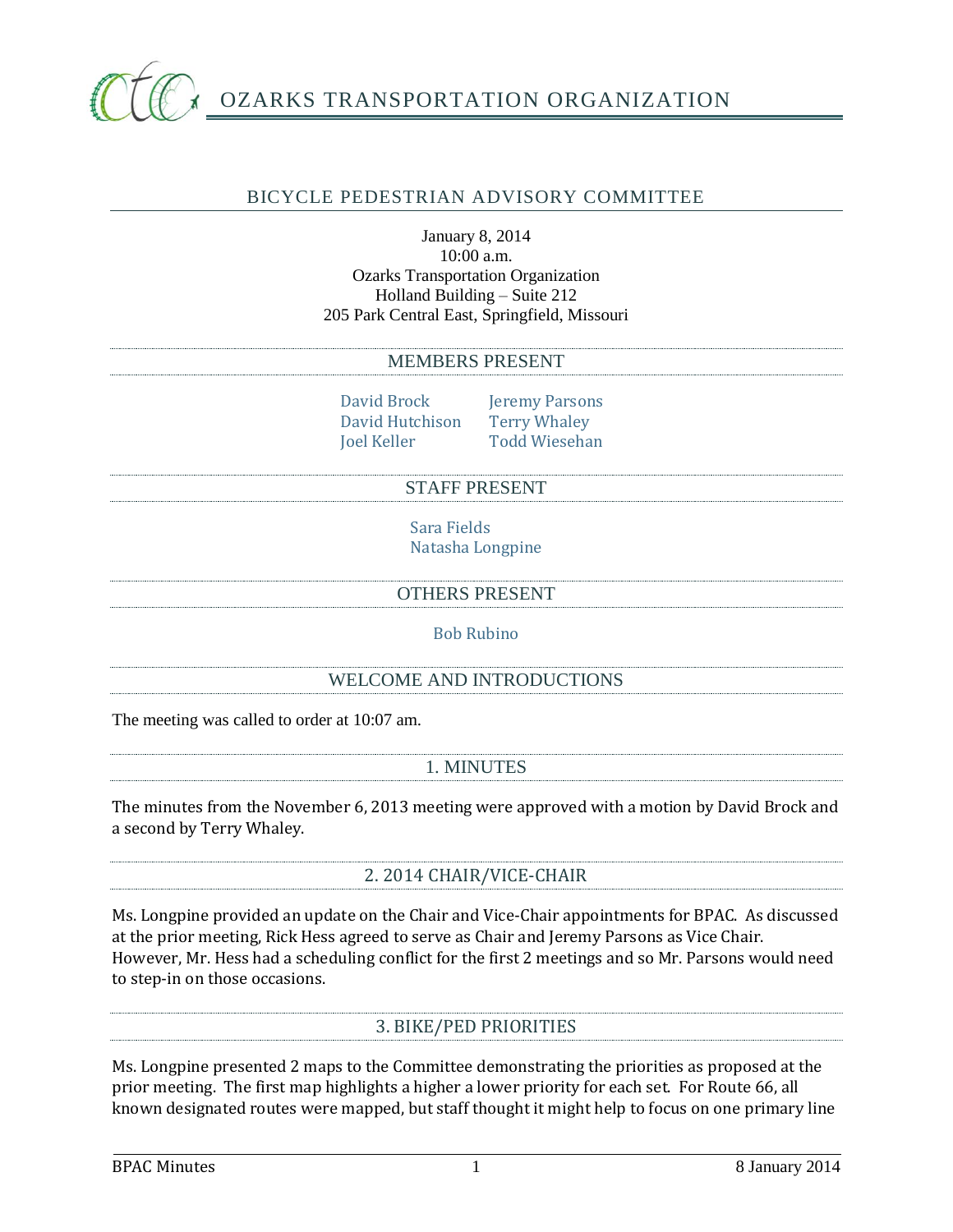

of that route. For the downtown Springfield to downtown Republic trail priority, both the trail by Wilson's Creek National Battlefield and the on-street routes are shown. Again, it was thought that based on the feasibility of the on-road versus the trail by the Battlefield, it would be better to have just one focus on that route.

The second map showed just the focused lines. For Route 66, that is the trail from Strafford to Springfield, connecting on-street from Kearney to Glenstone to Chestnut to College and out on 266 to the OTO west Boundary. For downtown Springfield to downtown Republic, the map shows the Jordan Creek/Wilson's Creek/Shuyler Creek trails, but at M Highway, it goes on-road on M and ZZ and FR 182 into Republic.

The committee discussed assessing these priorities annually for completeness and to see if there are any new opportunities which need to be identified.

Mr. Whaley also discussed how the Strafford Route 66 trail can connect in with a proposed Trans-America Trail detour. The Adventure Cycling Association is currently open to alternate routes that parallel the official Trans-America Trail. Terry sees this as a way for cyclists to reach a higher level of services than if they stay north on the official route.

Mr. Parsons called for a motion on the priorities. Mr. Whaley asked for alternatives along these routes to be allowed as opportunities are presented and routes become available. Ms. Longpine and Mr. Whaley also shared the visual concept of ZZ as a boulevard into the Wilson's Creek National Battlefield, starting the visitor's experience before they get to the park. Mr. Brock mentioned the Battlefield's concern about alternate entrances into the Battlefield, as well. These priorities as presented recognize that. Mr. Whaley motioned and Mr. Brock seconded and the following was adopted as the Bike/Ped priorities:

- Route 66 corridor from the OTO east boundary to the OTO west boundary along or near historically designated Route 66. Projects along this corridor may include trail, sidewalk, streetscape, and bicycle accommodations.
- Connect downtown Springfield to downtown Republic via the Jordan Valley/Wilson's Creek/Shuyler Creek Trail or an on-road equivalent route.

including this additional language, "with alternatives as opportunities are presented and the route becomes available."

# 4. FY2014 WORK PROGRAM ACTIVITIES

Ms. Longpine asked Mr. Wiesehan to talk about trail plan review. Mr. Wiesehan stated that most of the proposed trail lines fall within the urban service areas for the cities in Christian County. One proposal is that the USA agreement could be adjusted for trail preservation. Mr. Parsons explained that Ozark would like to tie into Springfield, though residents are still focused on completing some of the local trails. Mr. Parsons thought that if they had a transportation sales tax, a portion would be dedicated to trails and streetscapes.

One proposed work program activity is then to work on trail lines in Christian County.